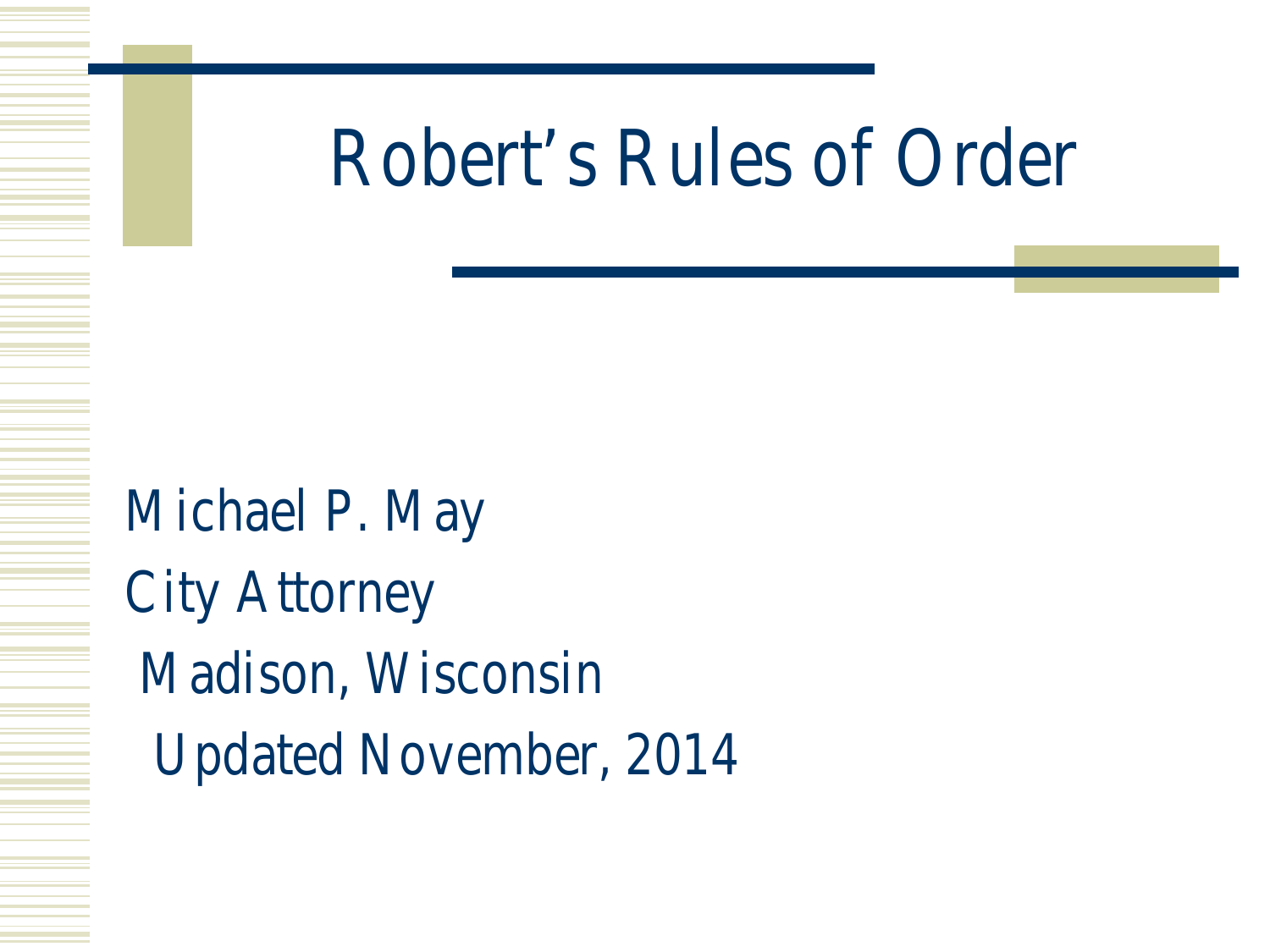#### Sources

- Robert's Rules of Order (11<sup>th</sup> Ed.): 700 pages
- Robert's Rules Abridged: 200 pages
- Robert's Rules In Short ("May's Manual"): 7 pages.
- Chapter 2, and sec. 33.01, MGO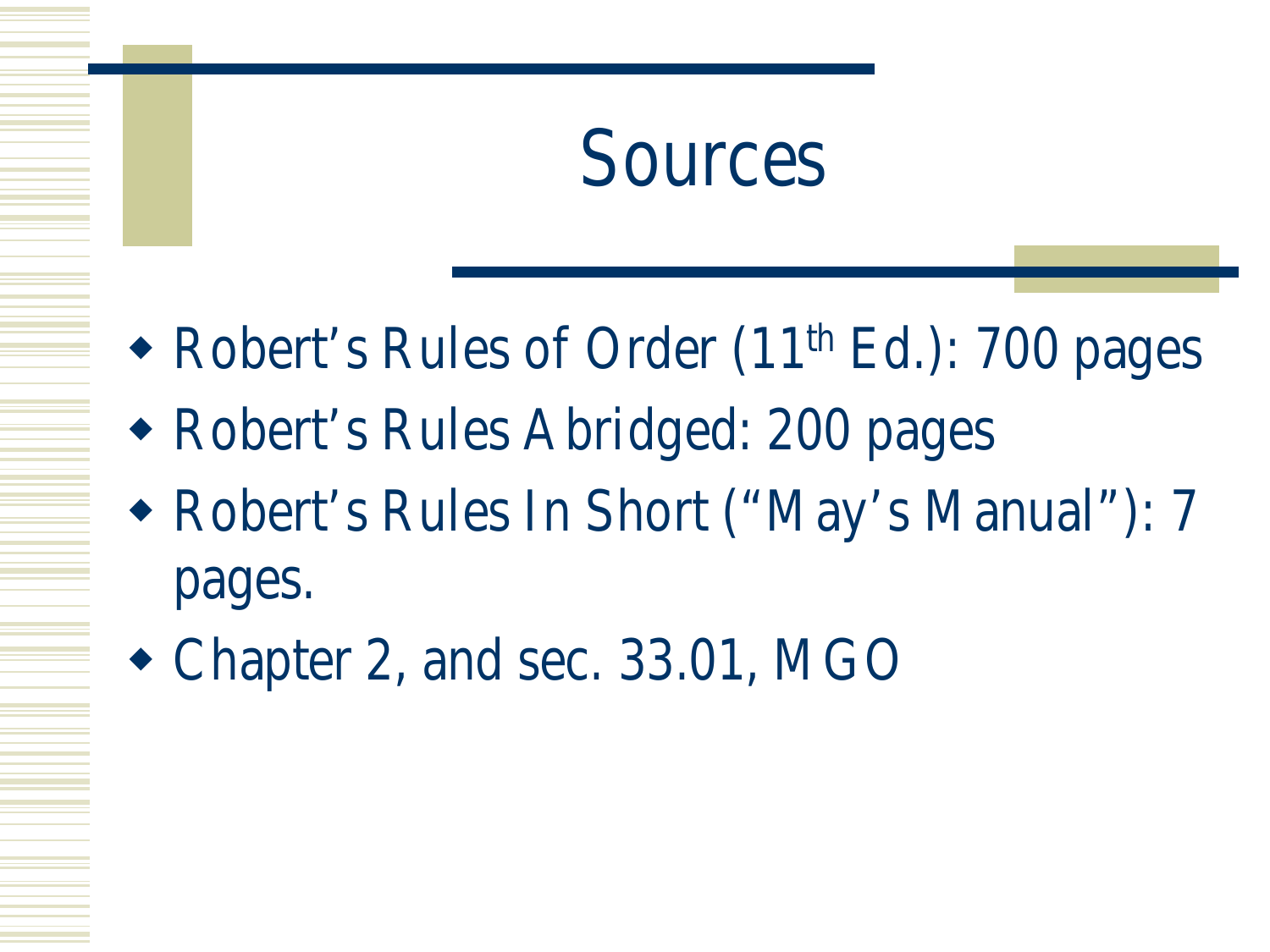#### Who is Robert?

- General Henry M. Robert (1837-1923), distinguished engineer.
- $\triangle$  First codified in 1876. Now in its 11<sup>th</sup> edition.
- Now edited by Henry M. Robert III.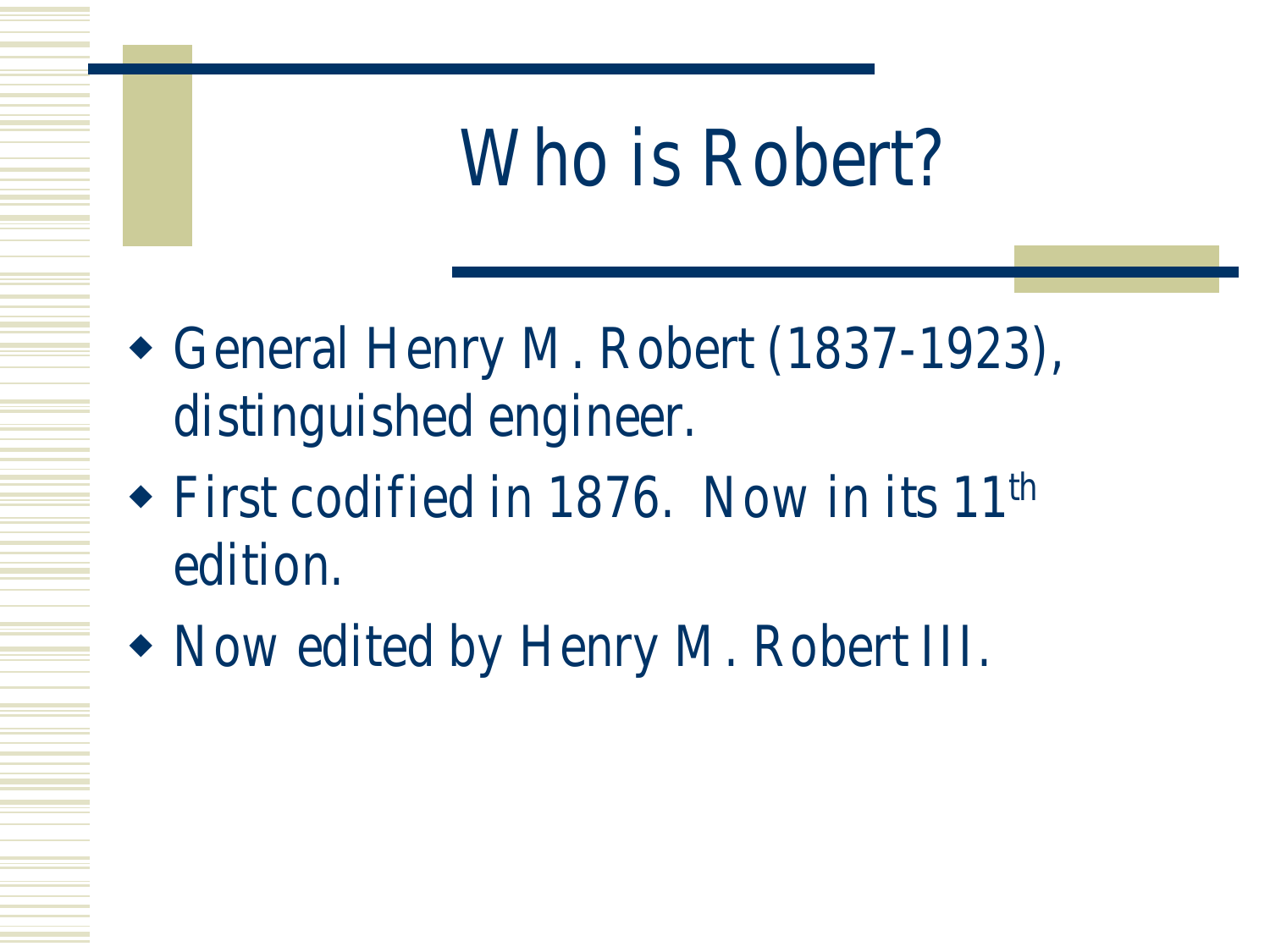### Purposes of Robert's Rules

- Run meetings efficiently.
- Protect the rights of the majority, the minority, individual members and absent members.
- A careful balance to allow action, and in some cases to halt action.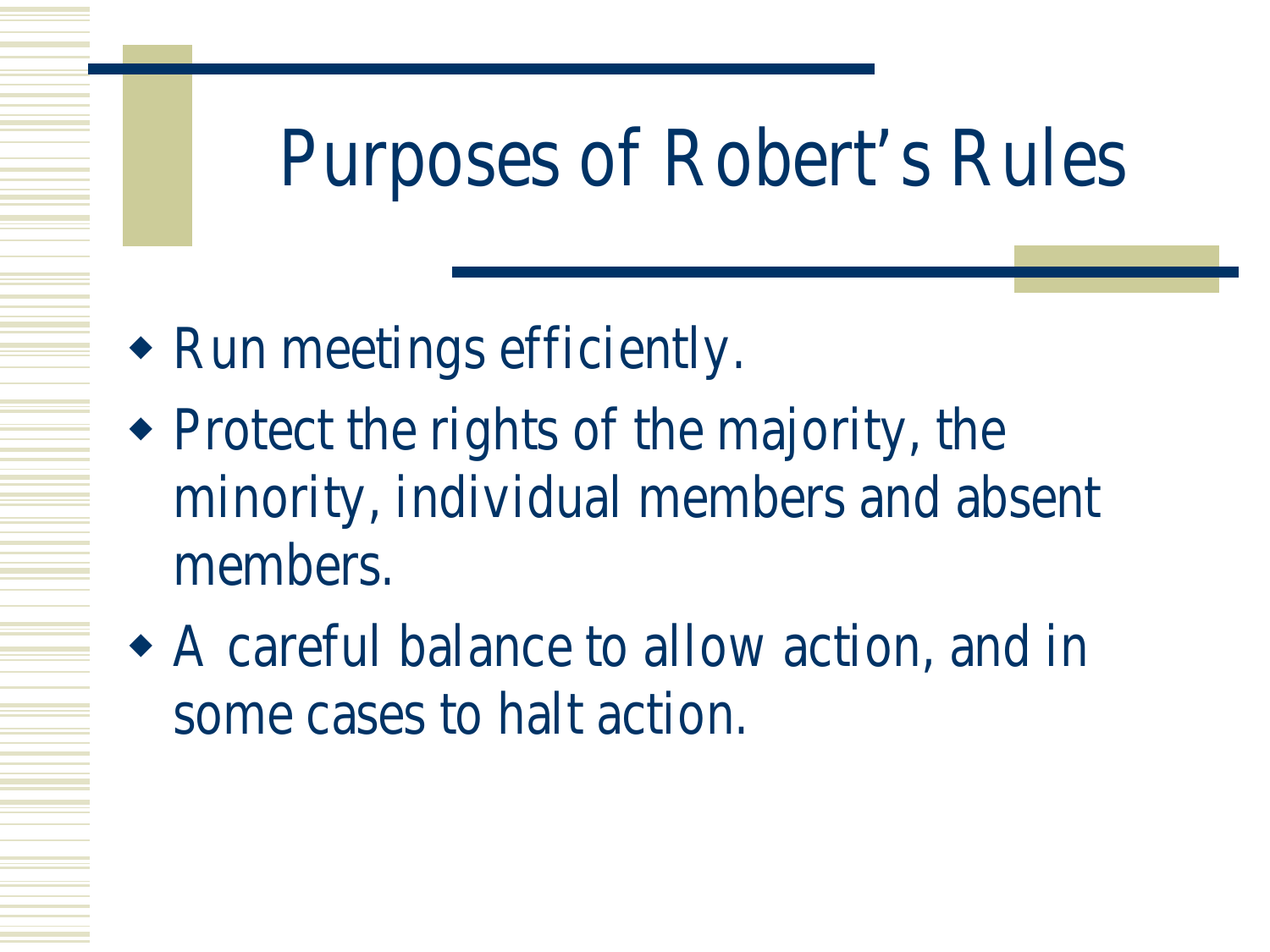# Meeting Agenda

- Governed by Wisconsin's Open Meeting Law (sec. 19.81, *et seq.,* Stats.) and sec. 3.71, **MGO**
- Agenda items must clearly apprise the public of the matter to be considered.
- No action if not on agenda and properly noticed (normally 24 hours).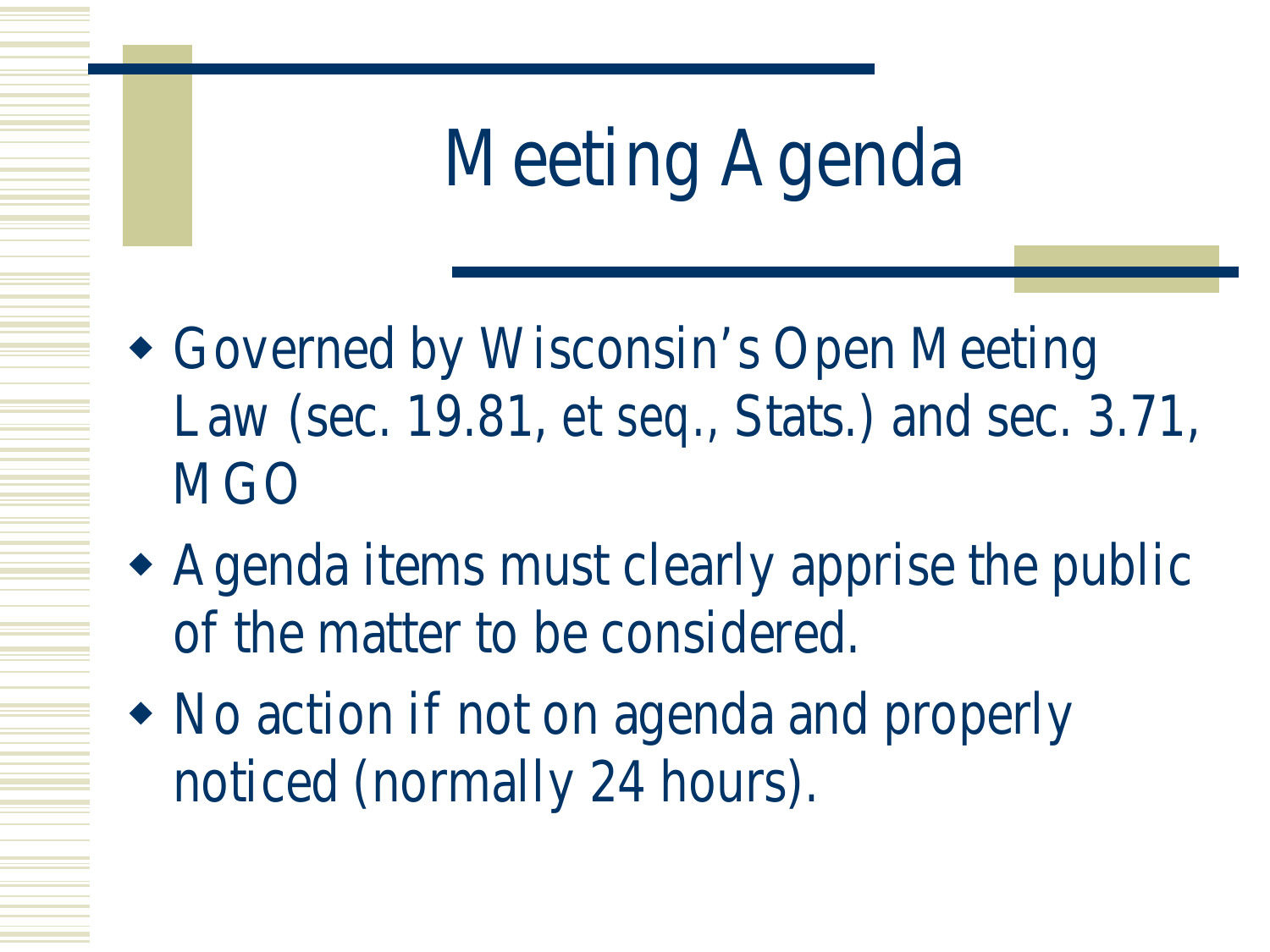# Chapter 2, MGO

- Chapter 2 constitutes the standing rules for the Common Council.
- Except as modified by Chapter 2, Robert's Rules govern Council meetings. Sec. 2.32.
- Standing Order of Business, sec. 2.04.
- Introduction of Business at a prior meeting, secs. 2.05, 2.24 and 2.25, with exceptions.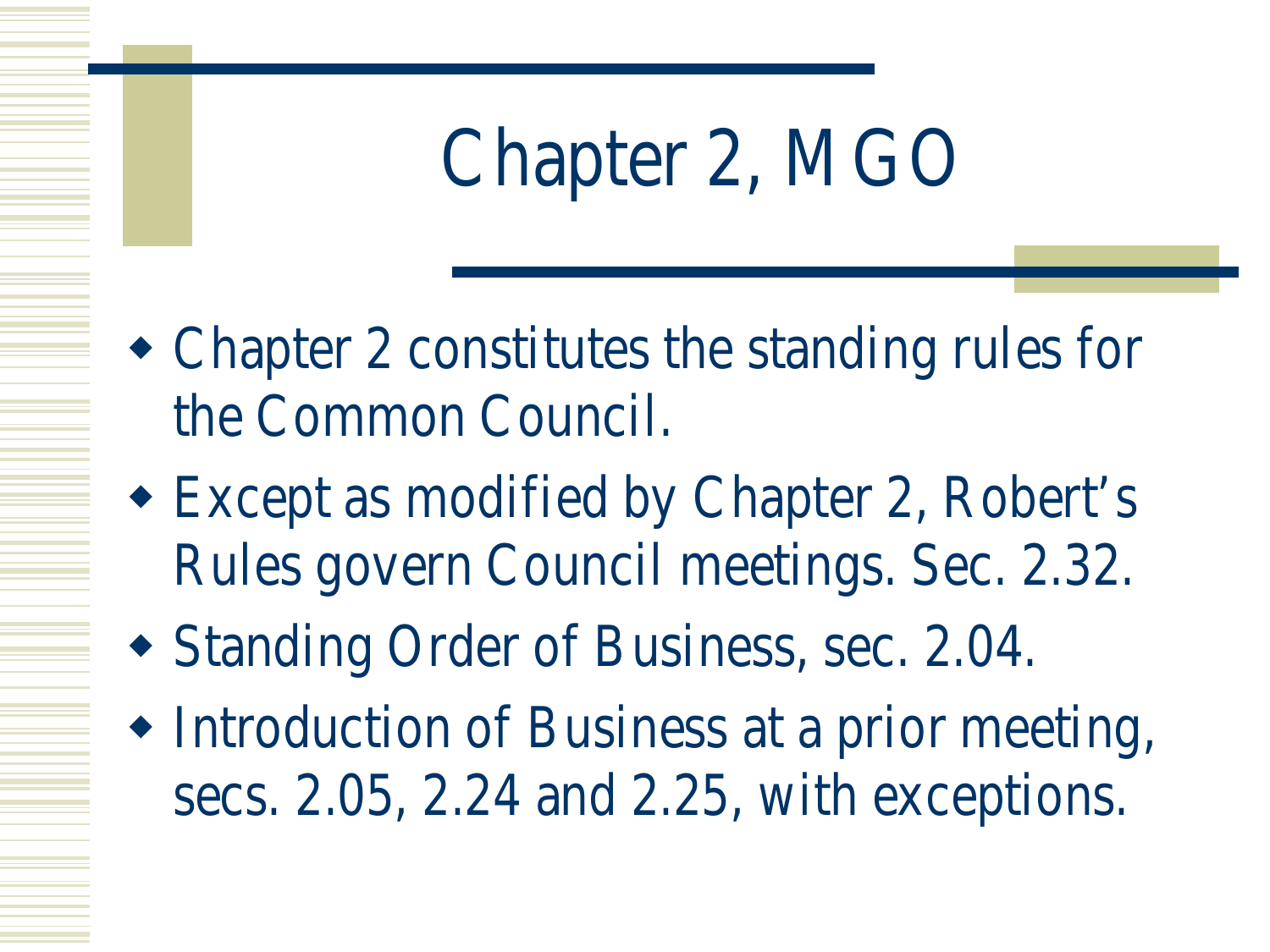# Ch. 2, MGO (cont.)

- Majority vote of all members, sec. 2.18.
- $\frac{3}{4}$  majority to change budget, sec. 2.19.
- Reconsideration, sec. 2.21.
- Time limits on speaking, sec. 2.29.
- Rules often (always?) suspended by 2/3 vote to take out of order.
- Use of the Consent Agenda.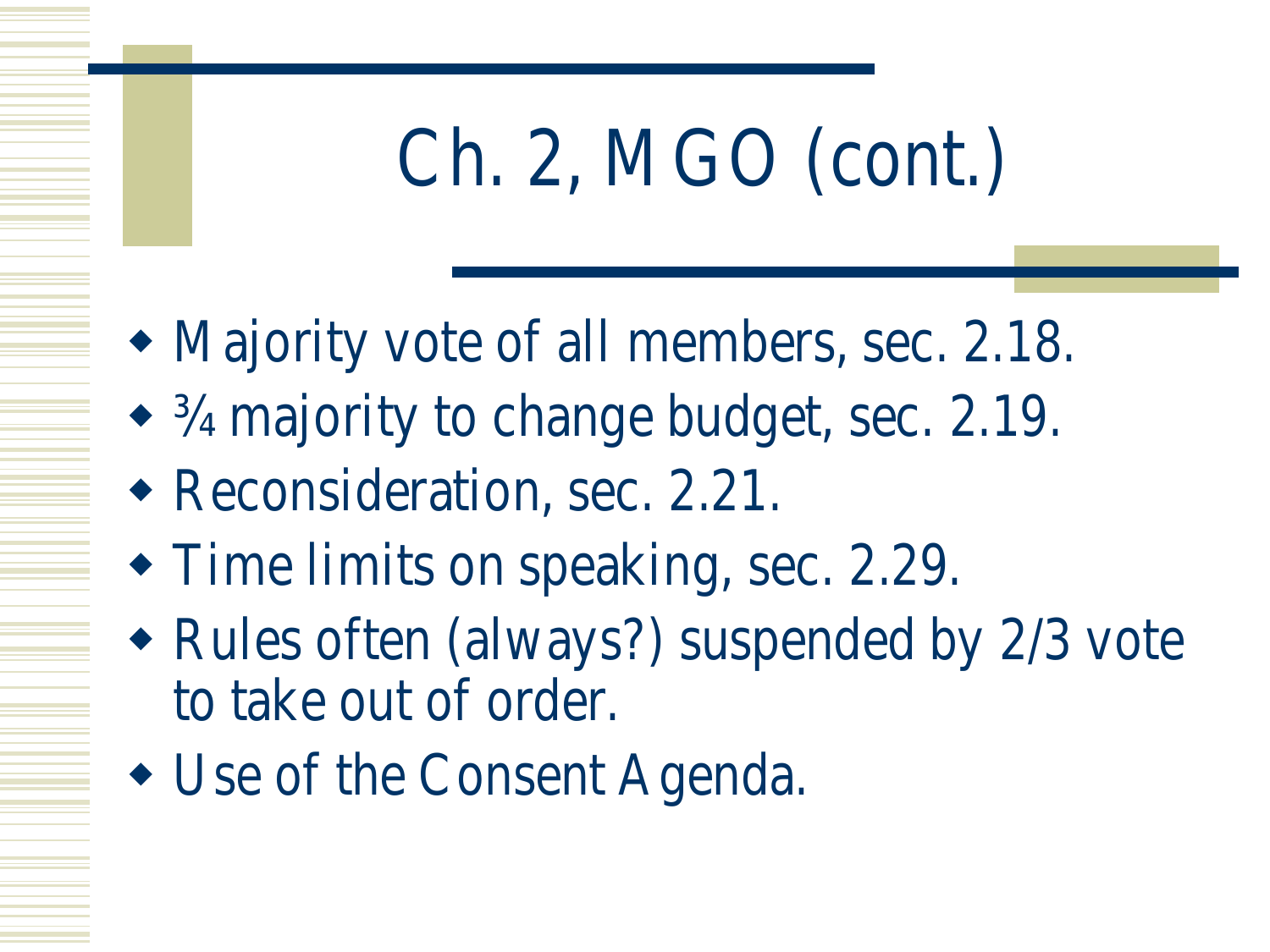### Sec. 33.01, MGO

- Governs City Boards, Committees and Commissions. Revised in 2009.
- 15 minute rule on quorum. Quorum normally is a majority of authorized members (note: 14 alders for Council). Sec. 33.01(8).
- May establish own rules (except for reconsideration), otherwise apply Robert's Rules. Sec. 33.01(9)(b).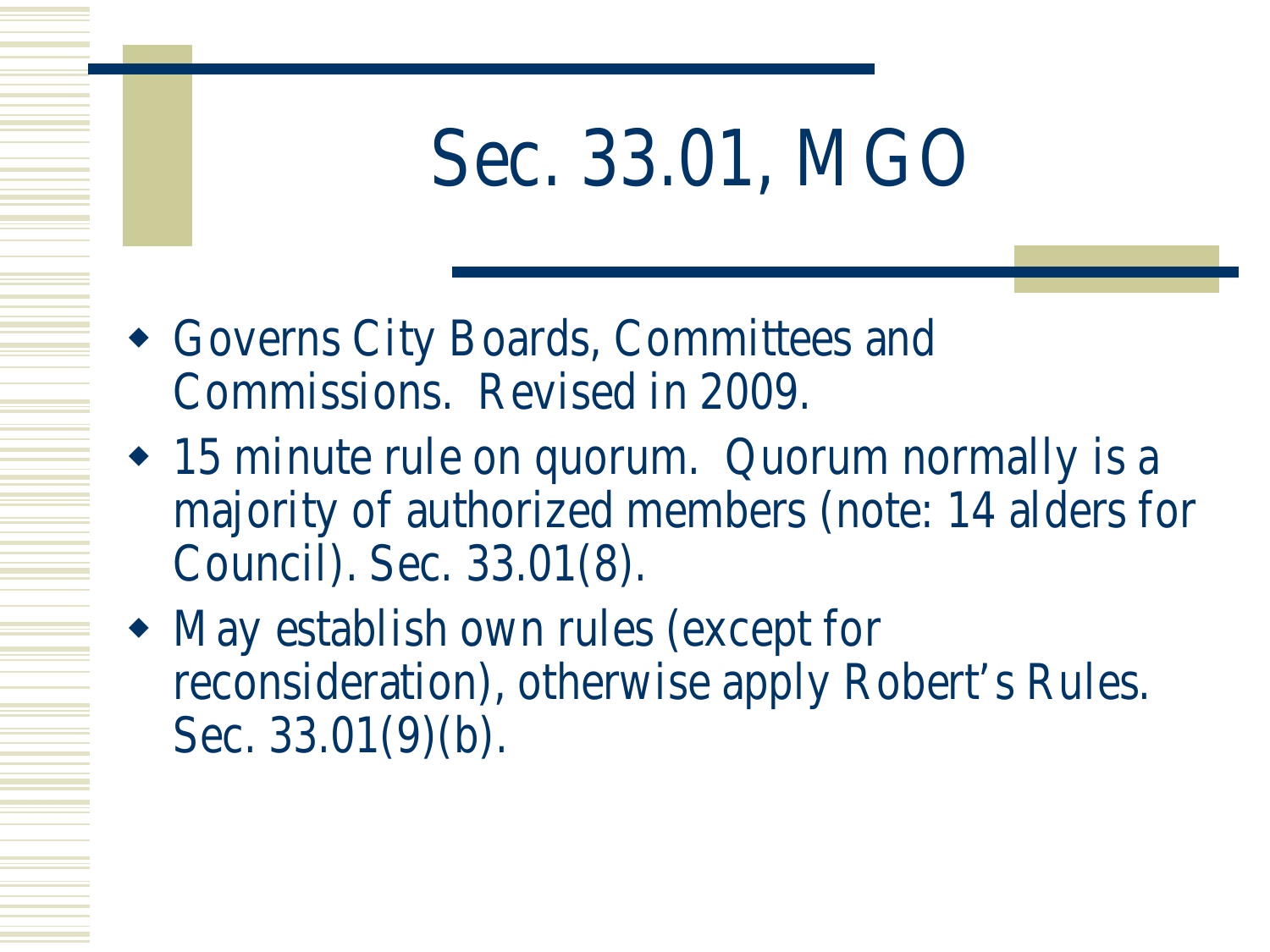# Sec. 33.01, MGO (cont.)

- Reports to record votes; time limit on response (normally 45 days per sec. 2.05). Sec. 33.01(11).
- Counting majority for vote: 33.01(8)(d), MGO
- Must be a majority of members in attendance.
- Must also be a majority of the quorum.
- "Abstain" or "present" does not destroy quorum; absence does.
- Example: 3 ayes, 4 abstentions on 7 member body.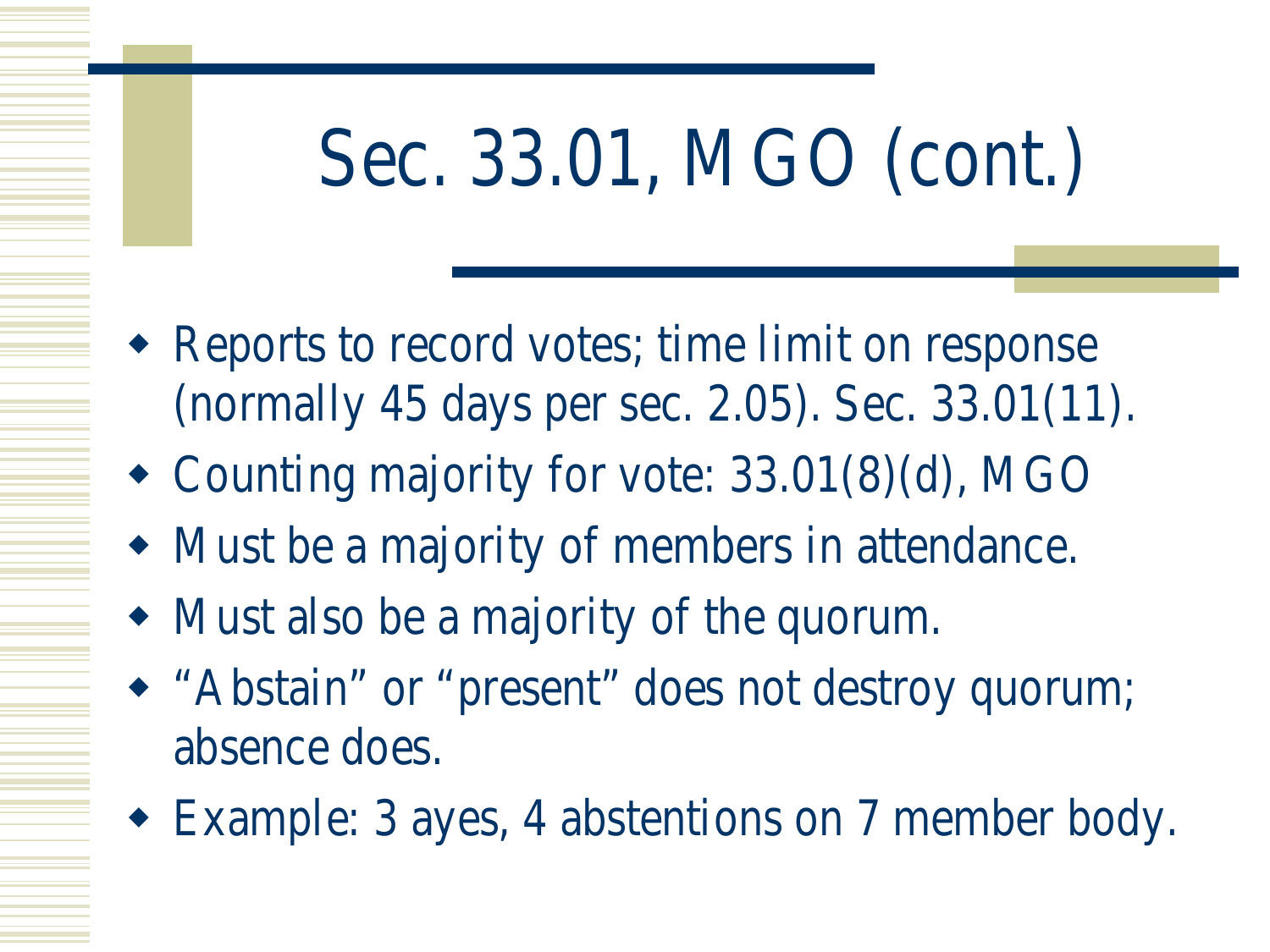# Sec. 33.01, MGO (cont.)

- Committees must allow Council members to participate in committee meetings under sec. 33.01(9)(d), MGO.
- May ask questions and participate in debate, but may not vote or make any motions.
- Does not apply to quasi-judicial proceedings.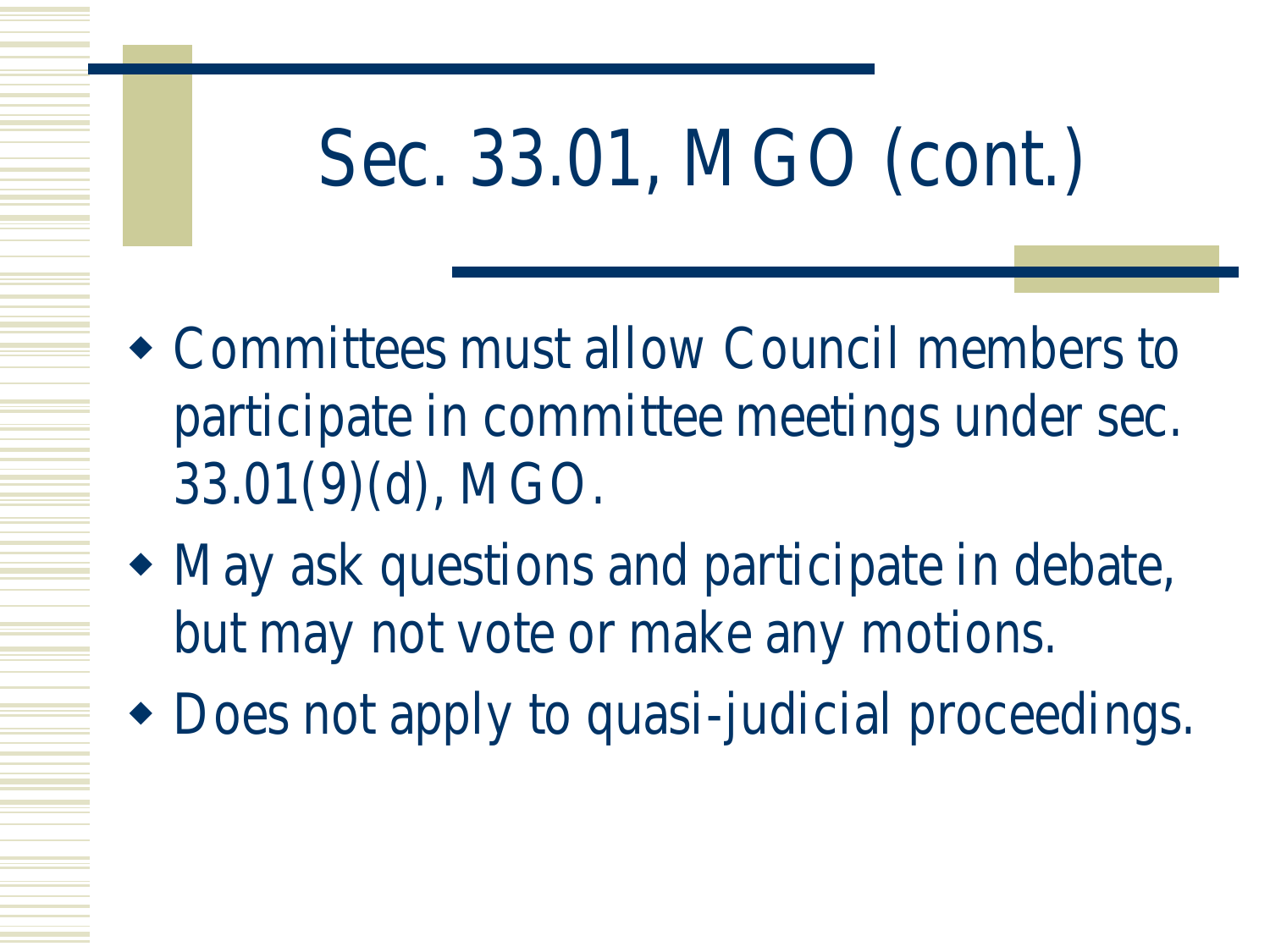### Role of the Chair

- Obligation to run an orderly meeting.
- Recognizes members.
- Rules on votes, subject to call for roll.
- Rules on procedure, subject to appeal to body.
- Generally, not to vote except when vote decides outcome, and not to participate in debate. Committees may change by rule.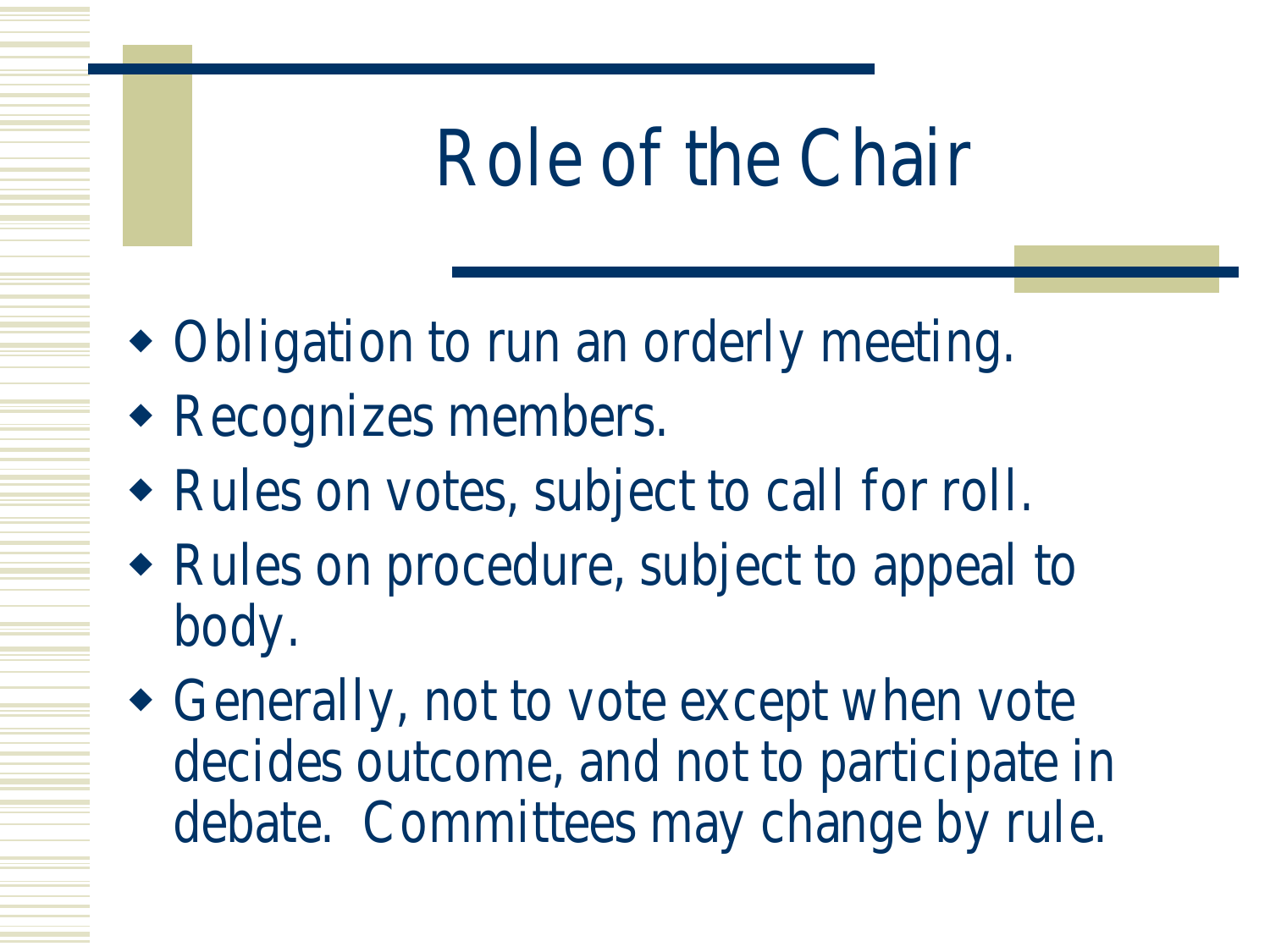# Proceed by Motion!

- The most basic rule of Robert's Rules: proceed by motion.
- No magic words: "I move that ", "I move adoption of \_\_\_\_\_\_\_", "Move referral."
- Matters before Council usually have a recommendation which becomes the motion.
- Teach chair to ask for motions.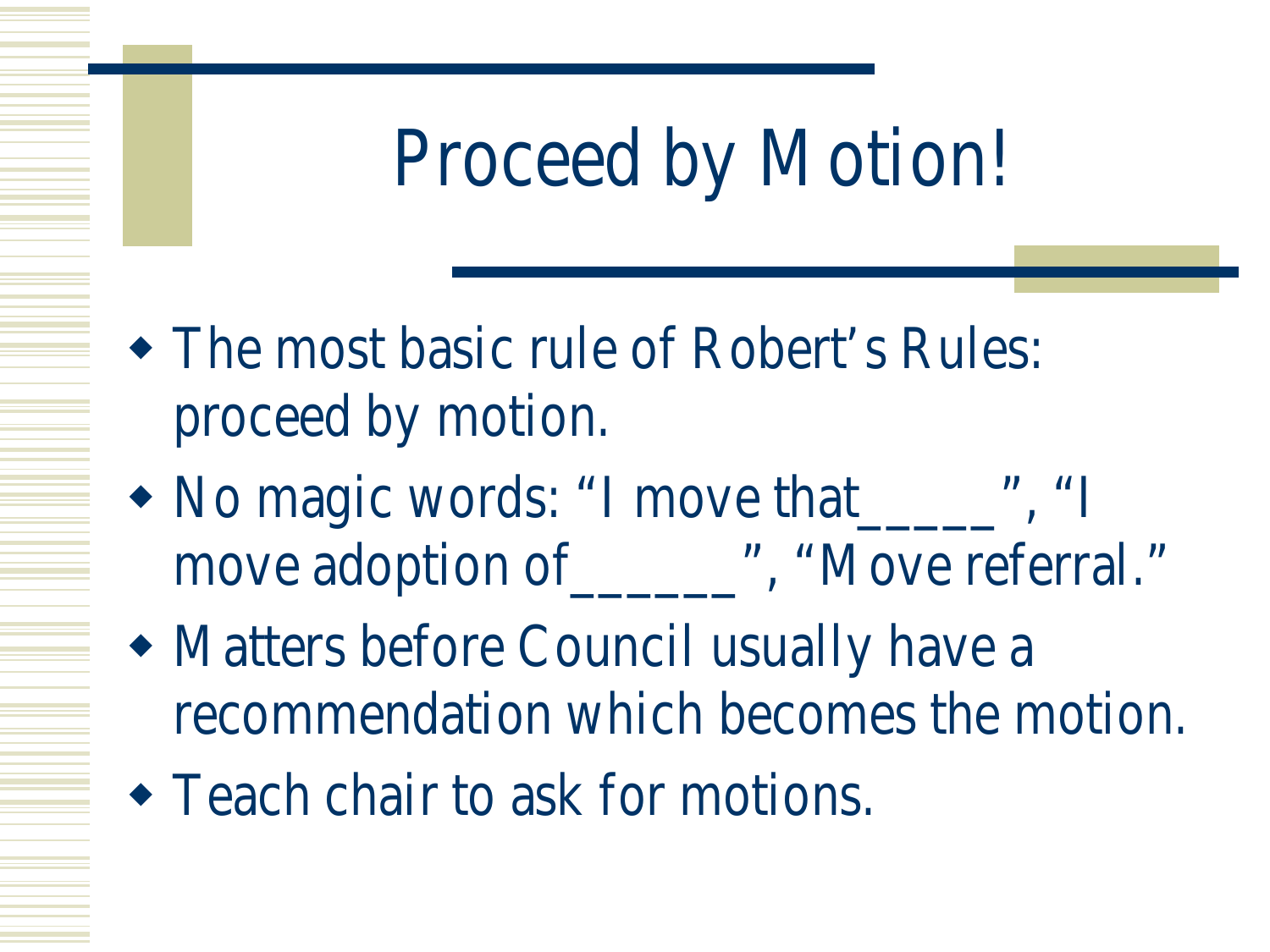#### Classes of Motions

- Main motion. Underlying matter before the body.
- Subsidiary motions. To do something with or to the main motions (e.g., amend, refer).
- Incidental motions. Procedural matters related to the main motion that take precedence (e.g., point of order, suspend the rules).
- Privileged motions. Limited number that take precedence (recess, privilege, adjourn).
- See Robert's Rules, Secs. 5-6.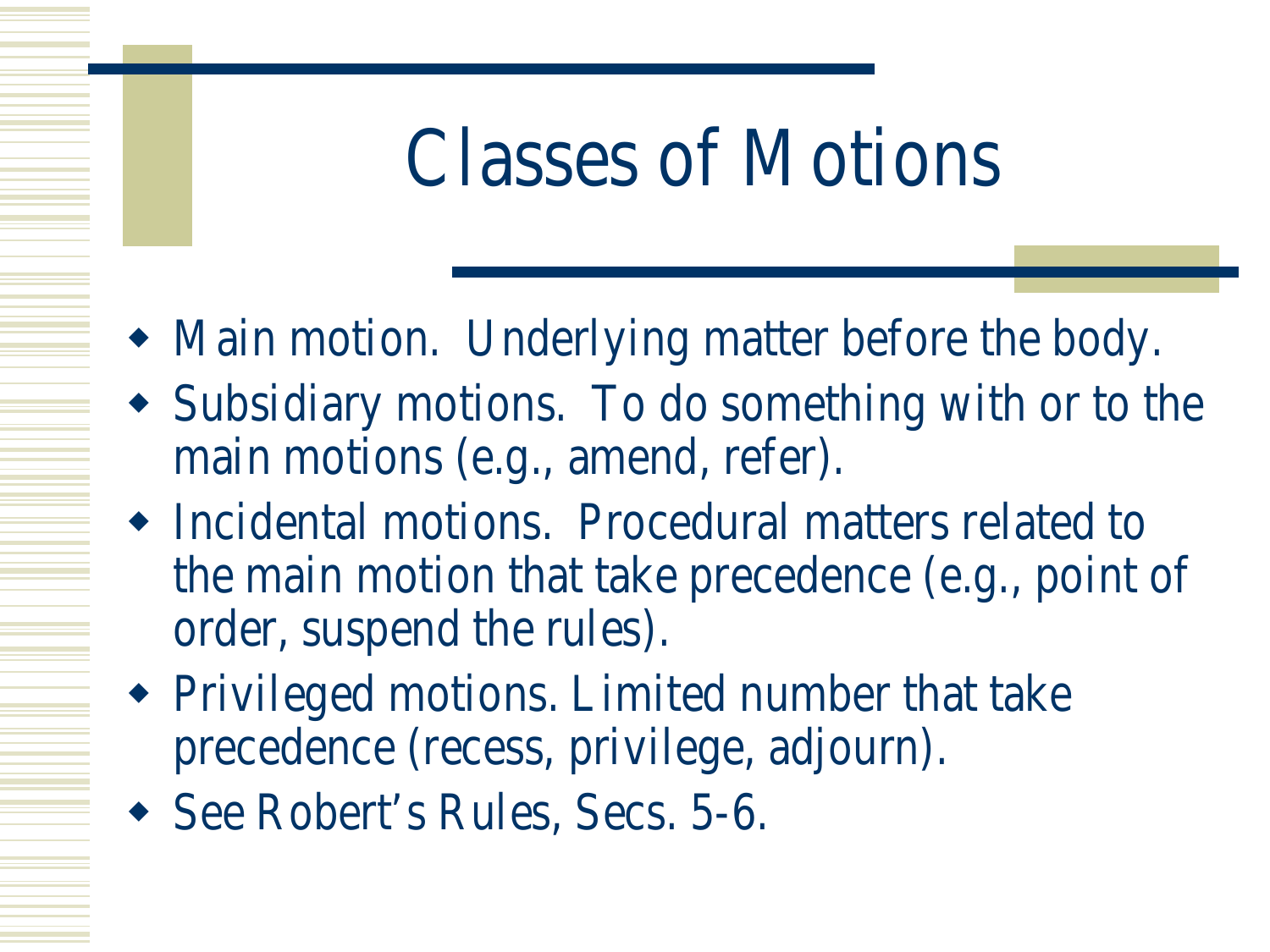## Fifteen Common Motions

- Robert's lists at least 84 different types of motions, Table III.
- Adjourn. Not debatable.
- Adopt.
- Amend. Normally no more than two levels of amendment allowed. Robert's, Sec. 12.
- Division of Assembly/Roll Call. Granted when asked, not debatable.
- Division of Question/Separation. Separates votes on different issues or paragraphs. Requires a second, but is not debatable.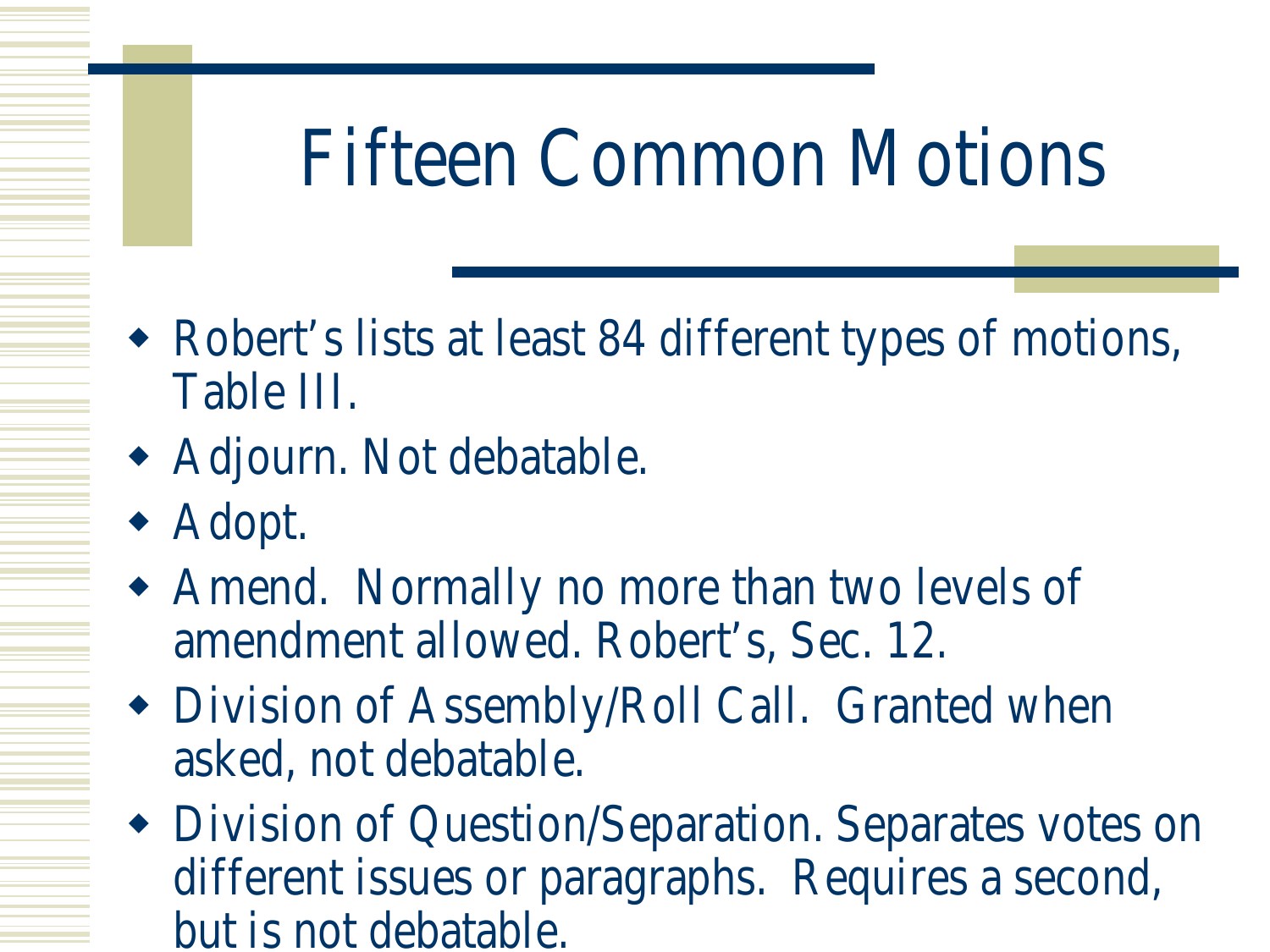## 15 Motions (cont.)

- Lay on Table/Take off Table. Temporarily delay taking action. Not debatable.
- Place on file. Use by Council and some committees, is equivalent of a motion to delay or postpone indefinitely. Non-adoption without voting it down.
- Point of Information. An incidental motion to gain information before taking further action. No second required, a member simply states "Point of information", and is recognized.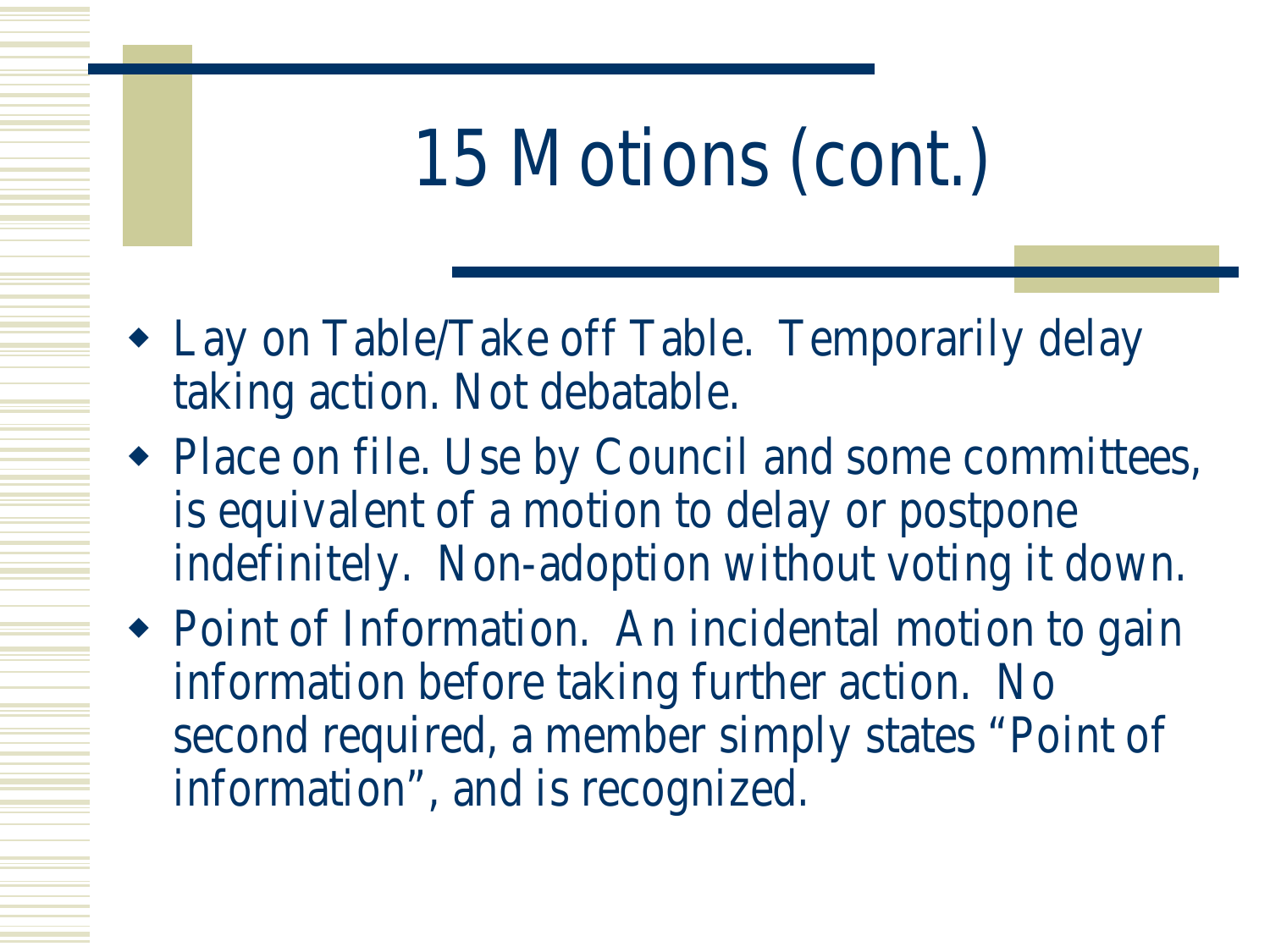# 15 Motions (cont.)

- Point of Order/Procedure. Another incidental motion, no second required. It raises a question about the procedure being used. The Chair rules on the point, subject to an appeal (which does require a second) to the full body.
- Point of Privilege. A privileged motion, no second. Relates to a personal matter.
- Previous Question. Ends debate and proceeds to an immediate vote. Requires a second, not debatable and requires a 2/3 vote.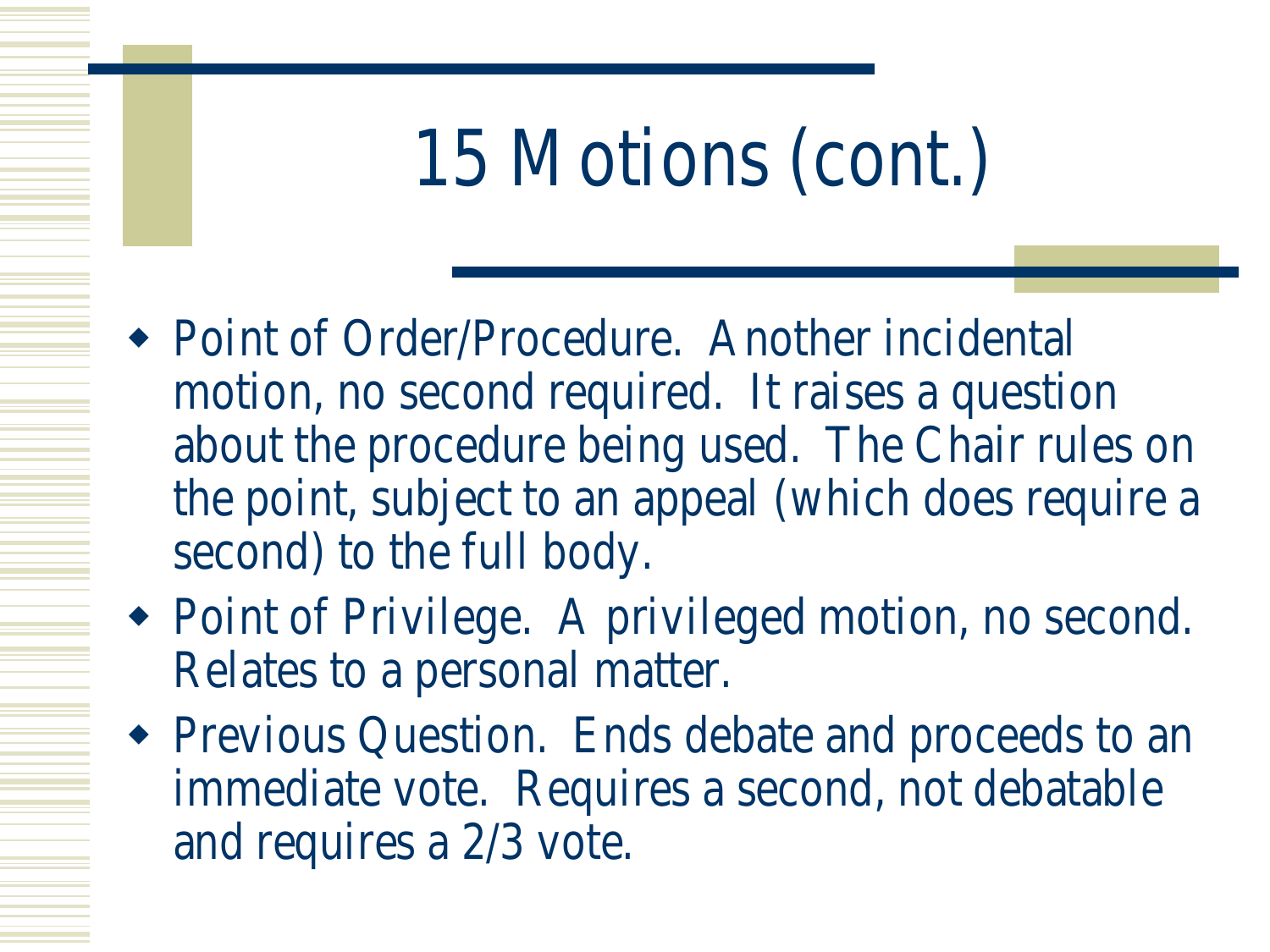# 15 Motions (cont.)

- Recess. A privileged motion. The length of the recess should be stated. Not debatable.
- Reconsideration. Asks that a matter be reconsidered. Must be made at the same or next meeting by a member who voted for the winning side or had an excused absence.
- Referral. The matter is referred to another body or a later meeting of the same body. Commit in RR.
- Suspend the Rules. Requires a 2/3 majority.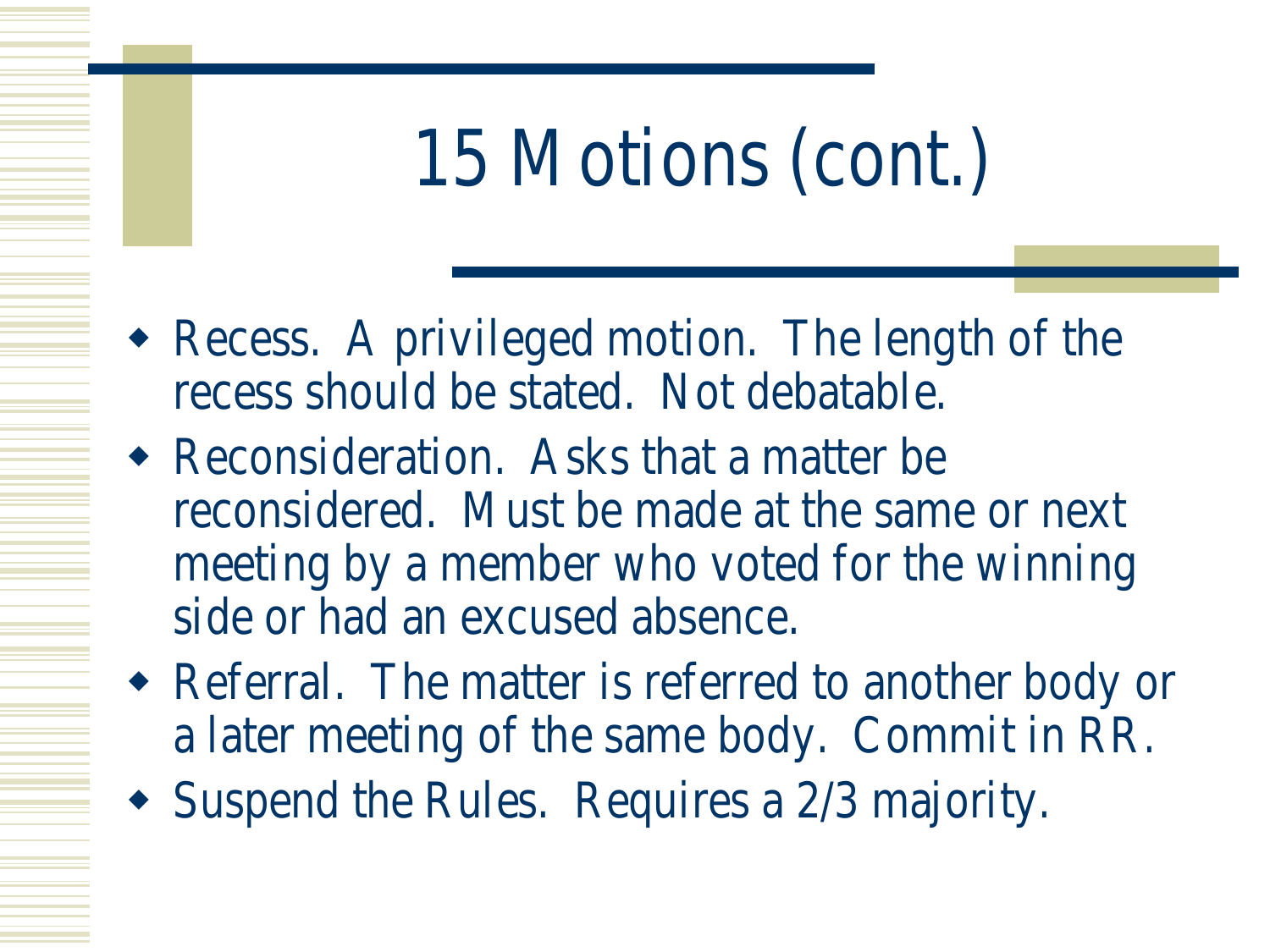#### Consent

- Use of unanimous consent is a way to quickly move through non-controversial items.
- "Is there any objection to  $\blacksquare$
- Council uses an extensive consent agenda.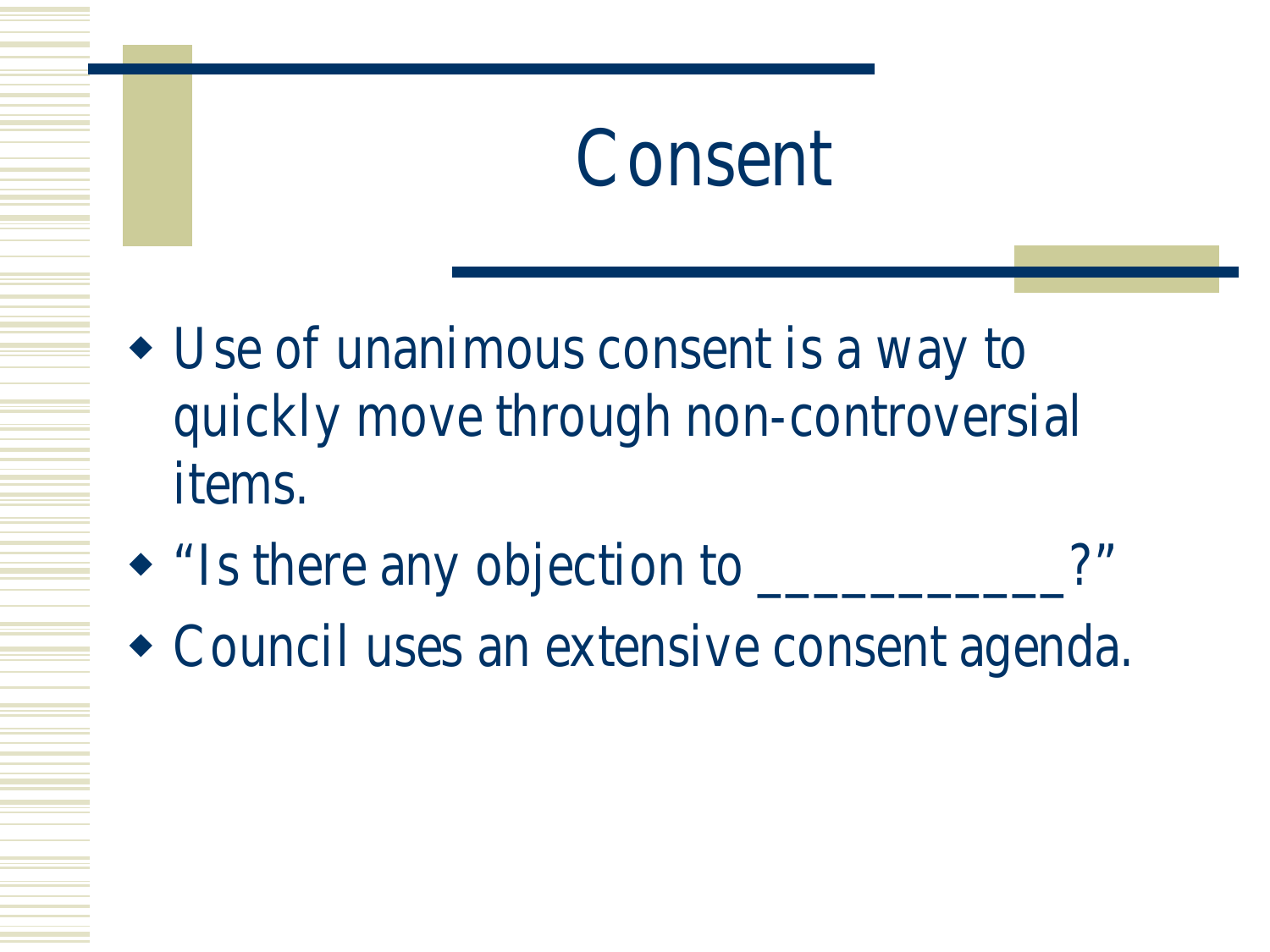#### Precedence of Motions

- See Robert's Rules Sec. 5 and Chart I.
- A motion is not in order when a motion with higher precedence is under consideration. The motion with precedence must be disposed of before the other motion is allowed.
- Following charts show precedence; a motion is not in order if it has a higher number than the pending matter.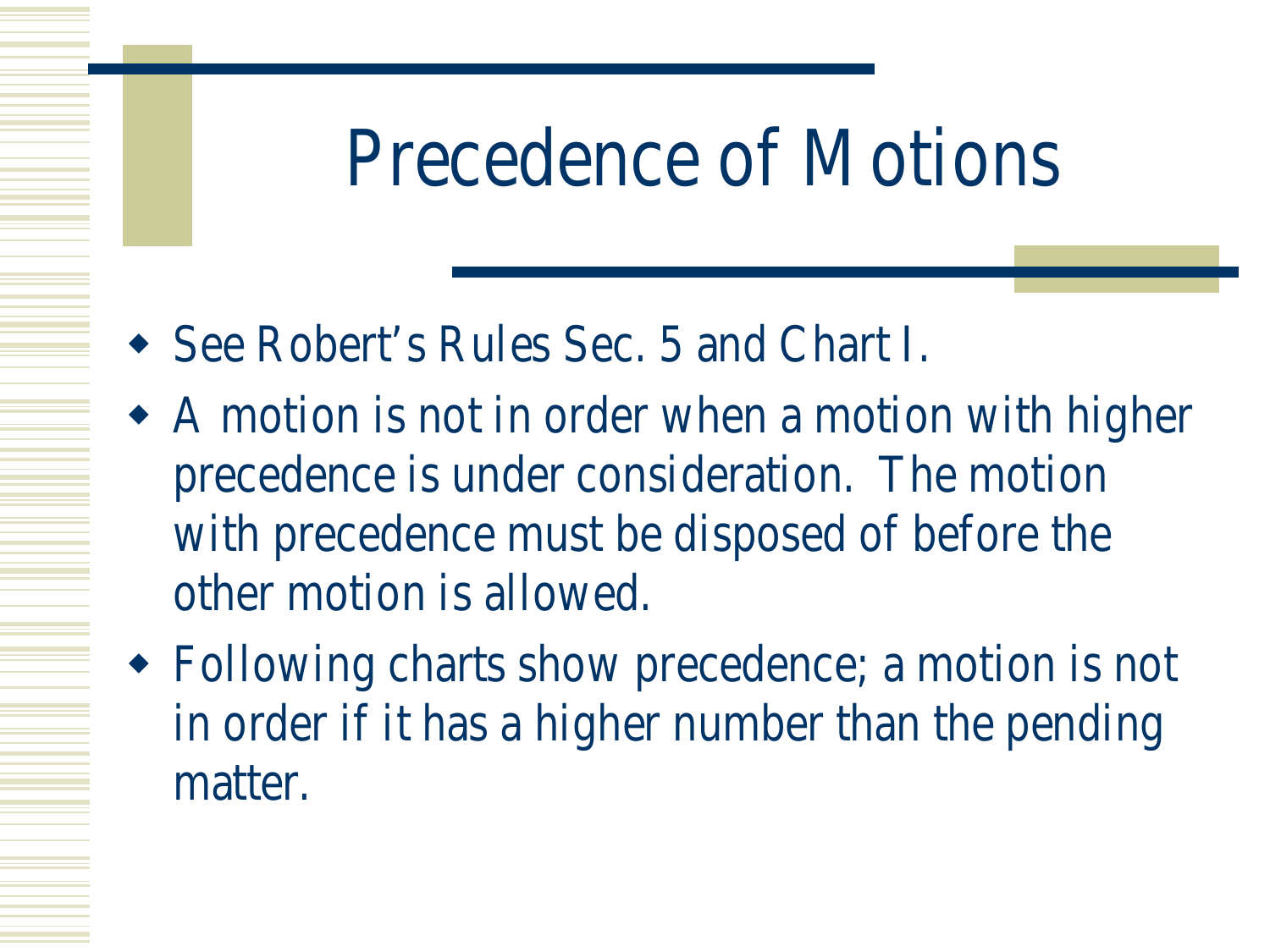#### Undebatable Motions

- 1. Adjourn.
- 2. Recess.
- 3. Question of Privilege.
- 4. Lay on the Table.
- 5. Previous Question
- 6. Limit or Extend Debate.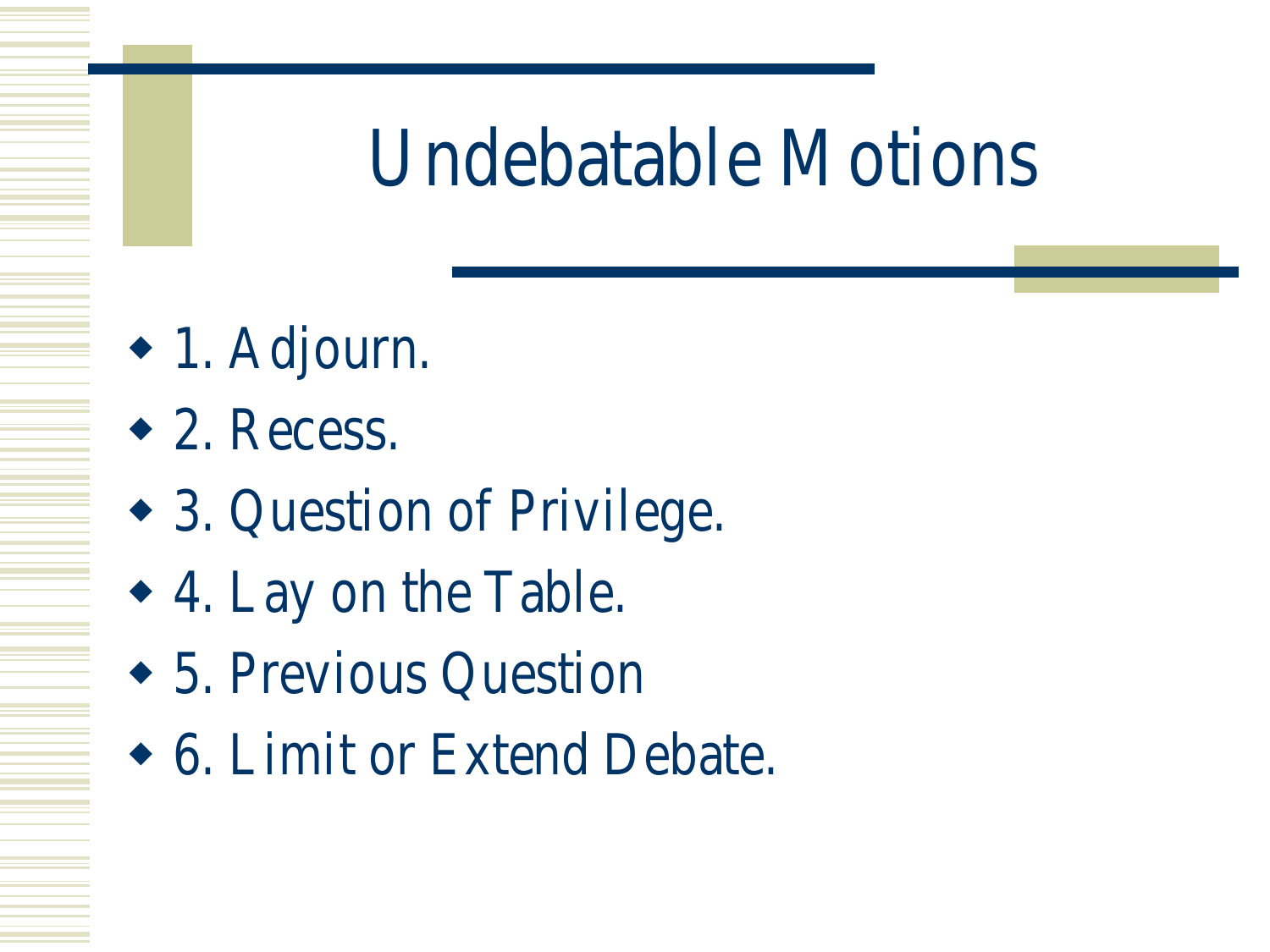### Debatable Motions

- 7. Postpone to a definite time.
- 8. Refer or commit.
- 9. Amend.
- 10. Postpone indefinitely/place on file.
- 11. Main motion.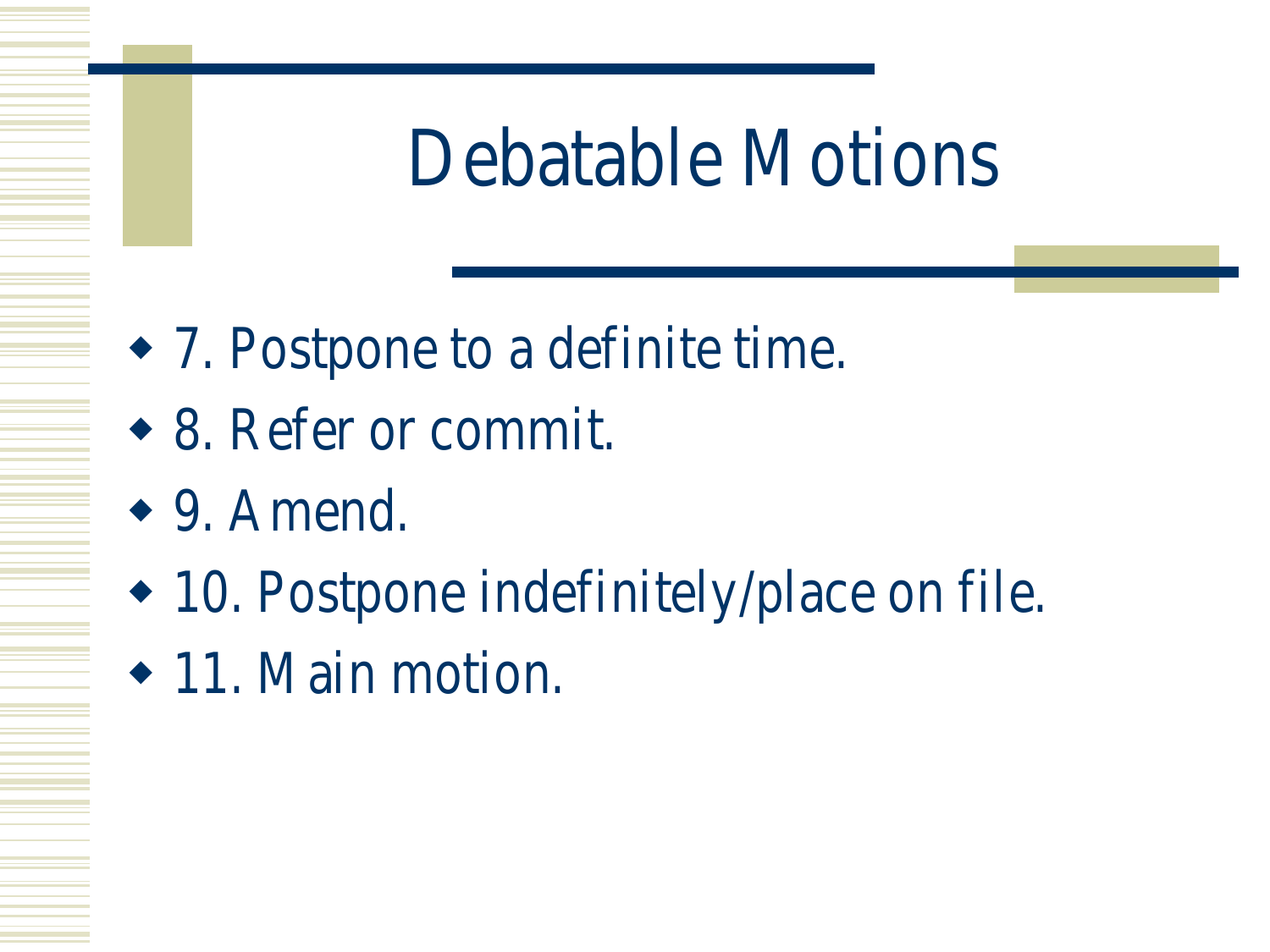#### Incidental Motions

 Incidental motions are not included in the list of precedence because they are subject to individual rules. Generally, whenever an incidental motion is in order, it takes precedence over all other matters. Key incidental motions are Point of order or information, Suspend the Rules, Division of the Assembly or the Question).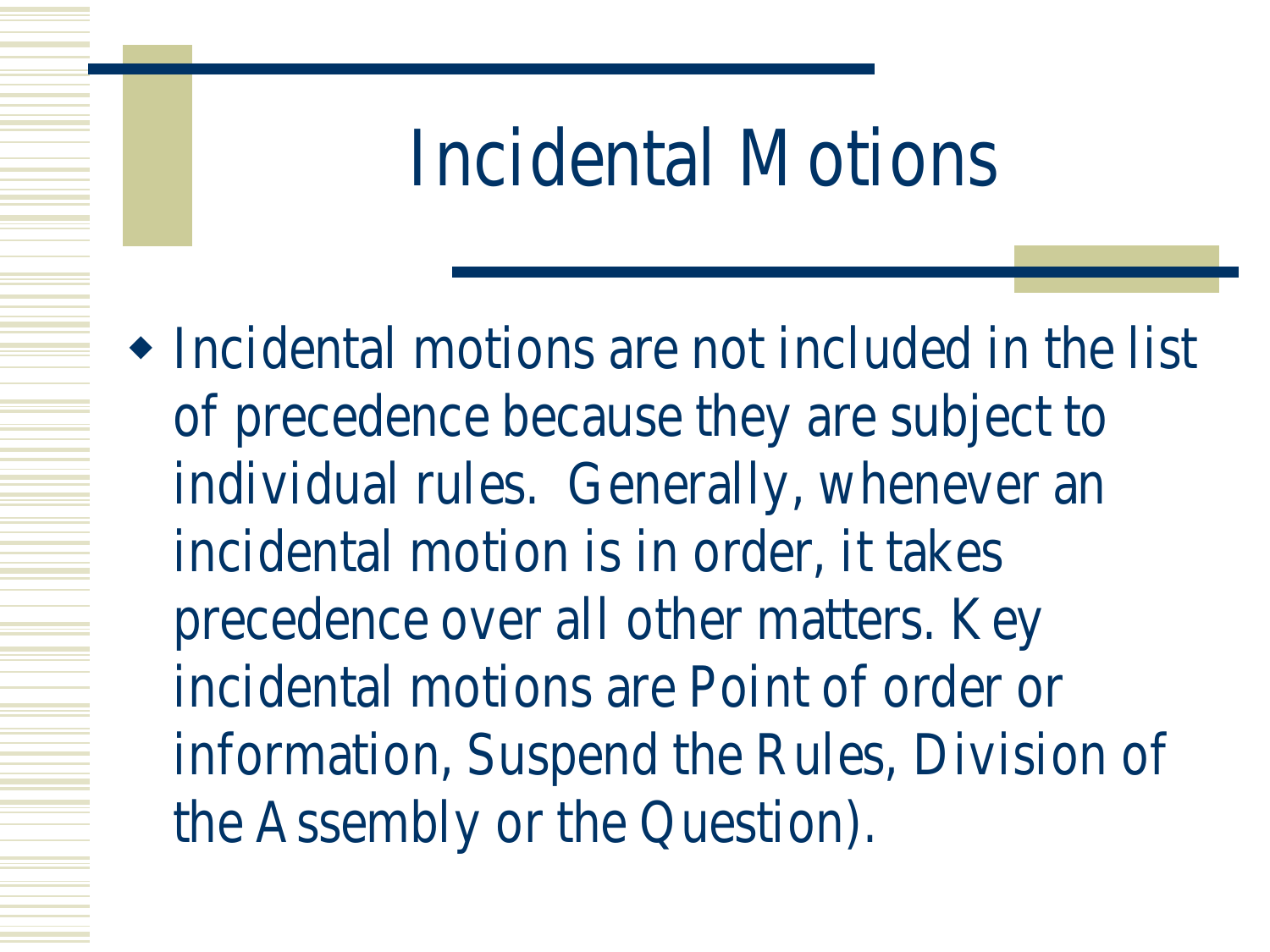# "May's Manual"

- Available on the City Attorney's web page.
- <http://www.cityofmadison.com/attorney/>
- Contains a "Cheat Sheet" on common motions.